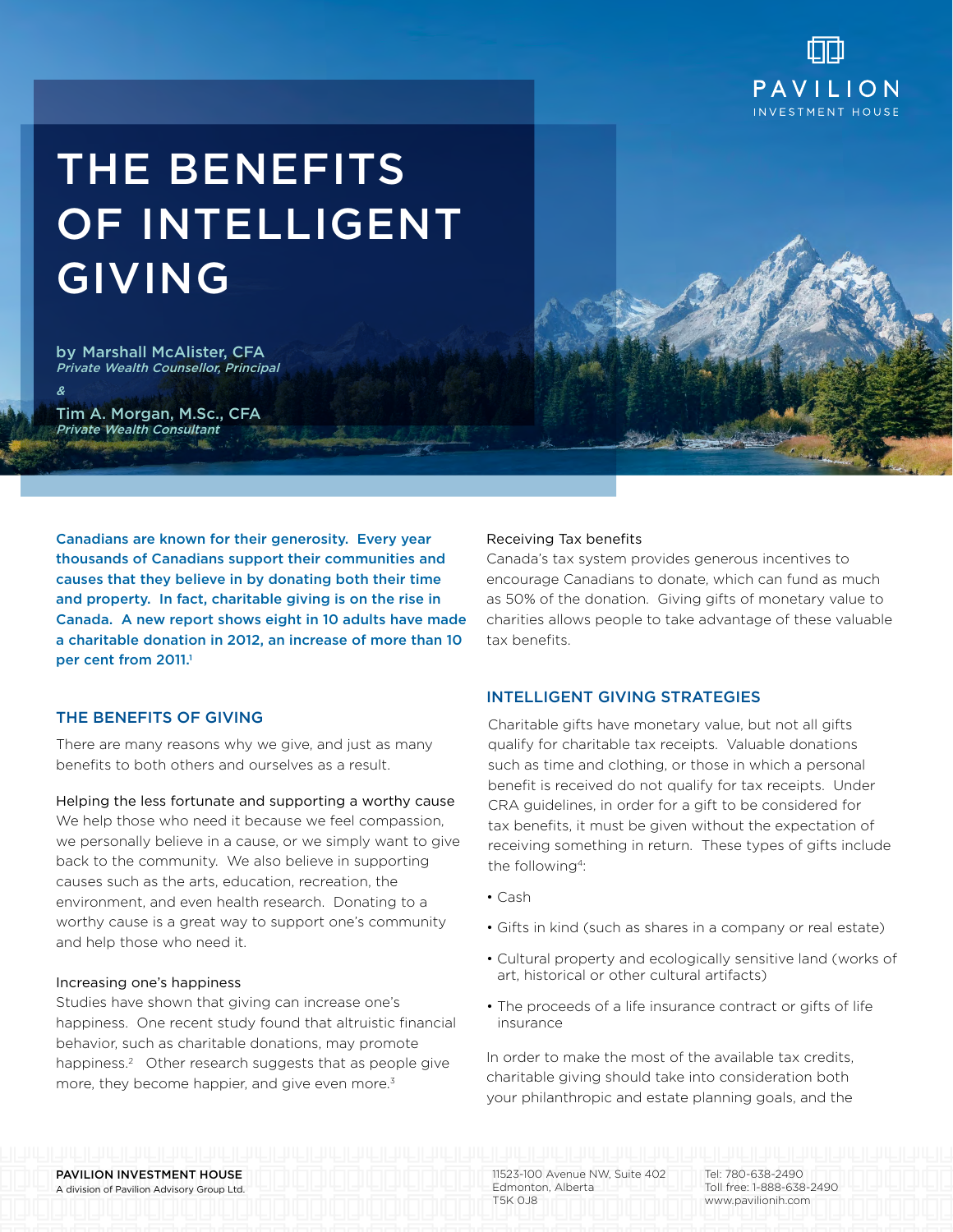

guidance of your tax and financial advisors is strongly recommended. As part of a gift giving strategy, let's look at some ways you can structure these gifts, both during your life and through your will.

## Use tax credits to help fund your donation

In Alberta, the tax credit for charitable donations can be up to 50% for annual donations larger than \$200, which includes both federal and provincial tax credits.

The calculation below shows the potential tax savings for a \$10,000 donation.

| <b>Tax Credit Calculation</b>      |          |
|------------------------------------|----------|
| Donation                           | \$10,000 |
| Total tax savings as a % of gift   | 50%      |
| Federal and Provincial tax credits | \$5.000  |

## Pool tax receipts with your spouse

You can pool tax receipts from both your and your spouse's donations in order to maximize the tax benefit.

#### Donate securities instead of cash

In 2006, the government dramatically improved the tax benefits of charitable gifts of securities such as stocks or mutual fund units. Securities donated to registered charities that have appreciated in value since acquisition will not have any portion of the gain taxed.

In the case of donating securities, all that is required is for the organization to have an investment or brokerage account to receive the securities. Once the securities are received by the charity, they can be liquidated and the proceeds can be used by the charity.

## Consider corporate donations

If you are holding publicly traded securities inside a corporate account it may be advantageous for these securities to be donated directly from the corporation. While generally the tax saving is not as large as a

stock donation within a personal account, it may still be preferential to give an appreciated security rather than cash within the corporate account.

## Donating shares

Suppose that you want to make a \$10,000 donation to your favorite cause, and you have securities which are worth \$10,000, but were originally purchased for \$2,000. You have a couple of options.

- 1. You could sell the shares and donate the proceeds. Since the shares are worth \$8,000 more than the original purchase price, capital gains tax must be paid. Assuming a 39% income tax rate, you would have to pay \$1,560 (one half of \$8,000 X 39%) in tax and have \$8,440 left to donate. The tax credit received from the net donation of \$8,440 would equal \$4,220.
- 2. Now suppose you donate the shares directly to your favorite cause. The charity receives shares worth \$10,000 and thus provides an increase in your donation tax credit from \$4,220 to \$5,000. As the gain on shares donated to a charity is not taxed, the \$1,560 in tax on the capital gain has now been permanently avoided.

|                                | Sell and<br><b>Donate Cash</b> | Donate<br><b>Securities</b> |
|--------------------------------|--------------------------------|-----------------------------|
| Original Investment            | \$10,000                       | \$10,000                    |
| Total Gain<br>(to be taxed)    | \$8,000                        | \$O                         |
| Tax                            | \$1.560                        | \$O                         |
| Net Donation to Charity        | \$8.440                        | \$10,000                    |
| Tax credit on Proceeds<br>@50% | \$4.220                        | \$5,000                     |
| Net Cost of Donation           | \$7.340                        | \$5,000                     |

*Net Cost of Donation = Original Investment – Tax credit on Proceeds + Tax*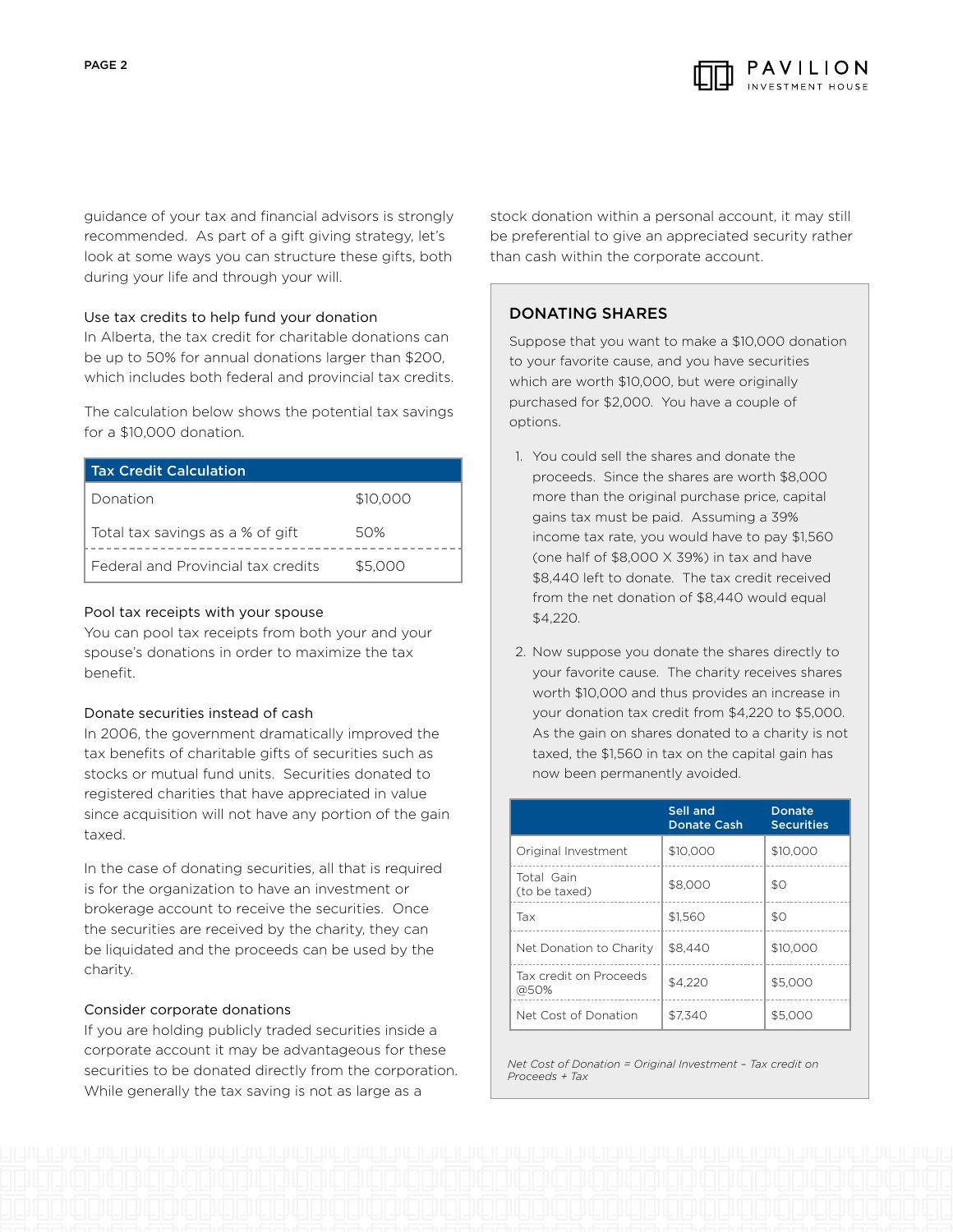

Given the complexities of corporate tax law, it's imperative that the plan is vetted by your tax advisor.

### Carry forward large donations

The maximum amount that you can claim each year from charitable donations is 75% of your net income. If you choose to not claim a donation in a particular year, you may carry forward the tax benefit to be used in any of the following five years.<sup>4</sup> By carrying forward your donation, the charity can benefit from the funds today while future credits can be applied to your income for tax planning purposes.

## Use life insurance as a planned giving strategy

Suppose you have a "permanent" life insurance policy and you would like a charity to be the beneficiary of your life insurance. You can donate the policy to a charity making it both the owner and the beneficiary. If you continue to pay premiums on the policy after donating it to the charity, you can recognize each payment as a charitable donation giving you a tax benefit. Additionally, if the charity is the beneficiary of the policy that you continue to own, then the payment of the death benefit to the charity is considered a donation and can be claimed on your final tax return.

The example above is one way to use insurance in your gifting strategy, but there are many strategies to consider. Other such insurance strategies are Charitable Annuities or Leverage Corporate Insurance Annuities and can also be considered where appropriate. Given the complexity of this type of planning, it is important that your advisory team is well versed on the integration of insurance contracts.

### Consider a Foundation

 A Foundation is a structure that many high net worth Canadians use to further enhance their gifting strategies. Foundations are a way to move assets away from ones' personal balance sheet in order to designate funds for future giving. The Foundation will hold assets and disperse funds according to the policy established by the donors.

There are two, tax-related benefits of considering a Foundation within a gifting strategy. First is the donation tax credit that comes from funding the Foundation. Given that the amounts that fund a Foundation are generally larger amounts of money, these larger gifts will generate significant tax donation credits to offset taxable income.

The second benefit comes from the shifting of assets that are earmarked for donations (that would generally sit in taxable accounts) to a non-taxable status when held in a Foundation.

The government has established rules that stipulate the giving amounts and frequency that Foundations must follow. It is important to note that assets given to a Foundation are permanent gifts even though not yet delivered to the registered charity.

#### Consider your Community Foundation

Private Foundations have set up costs as well as on-going costs to administer the fund. For large Foundations, these costs may be inconsequential, but for smaller Foundations, these costs may be prohibitive. Most major centers in Canada have established Community Foundations in order to help in the set up and administration of a Foundation. Community Foundations organize the set up and administration for donors so that they can avoid some of the costs of a Private Foundation.

Community Foundations may also give donated funds access to professional investment management at a level of sophistication and fees that would not be attainable within a private structure. For donors who have a Portfolio Manager and are wishing to have their own investment plan, it is possible to establish a Donor Advised Fund within the Community Foundation. A Donor Advised Fund will allow the specific investment wishes of the donor to be followed while allowing the Community Foundation to facilitate the administrative duties of the Foundation.

It is important to note that many banks and brokerage firms have established Foundation platforms that